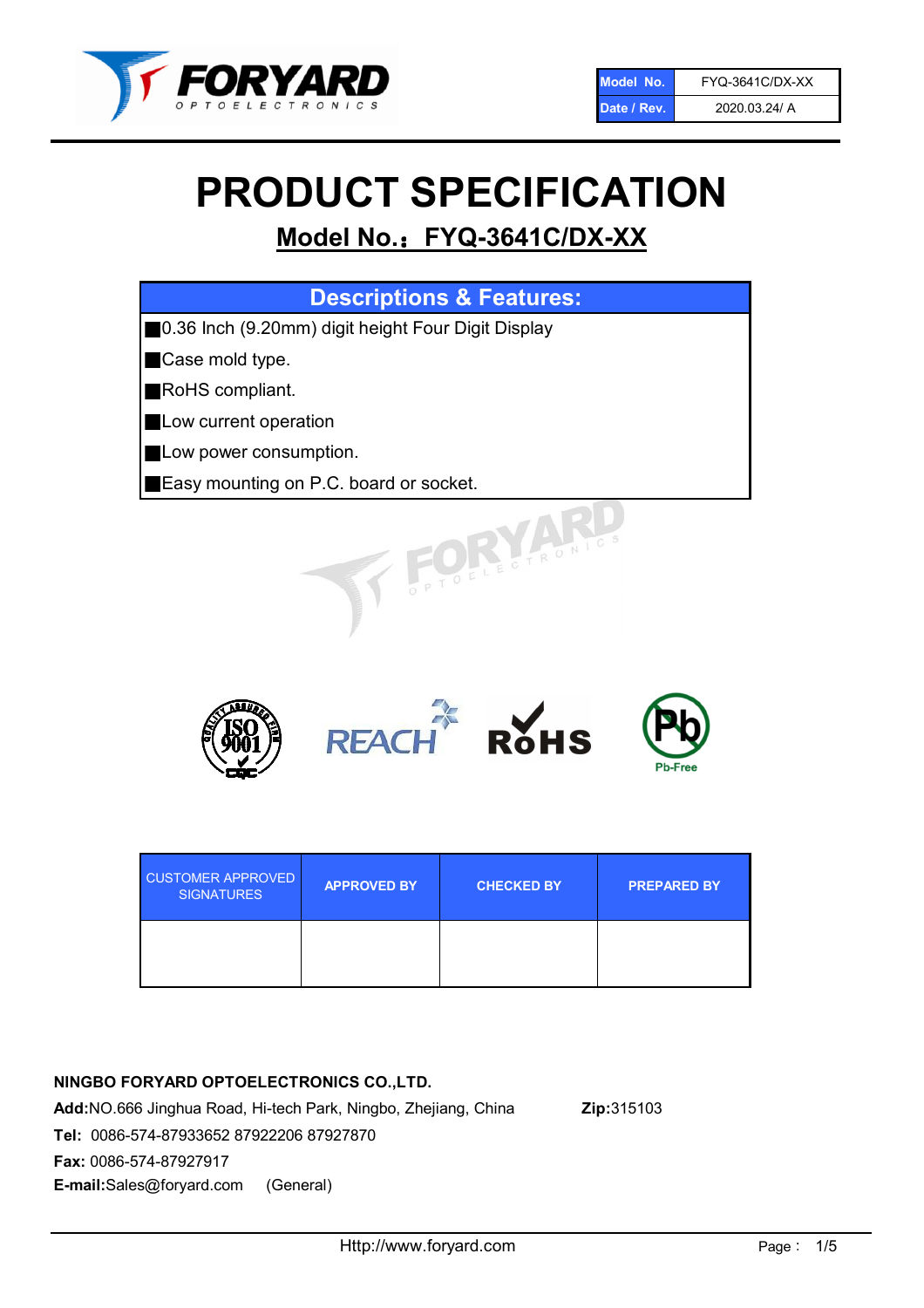

| Model No.   | <b>FYQ-3641C/DX-XX</b> |
|-------------|------------------------|
| Date / Rev. | 2020.03.24/ A          |

#### Model No.: FYQ-3641C/DX-XX

#### ■ -XX: REF Surface / Epoxy color

| Color<br><b>Number</b>      |                        |                            |          |                |
|-----------------------------|------------------------|----------------------------|----------|----------------|
| REF Surface Color   O White |                        | $\circ$ Black $\circ$ Gray | I⊖ Red   | ∣O Green       |
| Epoxy Color                 | $\bigcirc$ Water Clear | $\circ$ White $\circ$ Red  | I⊖ Green | $\circ$ Yellow |

#### ■ Mechanical Dimensions





Notes:

- 1. All pins are Φ0.45[.019]mm
- 2. Dimension in millimeter [inch], tolerance is ±0.25 [.010] and angle is ±1° unless otherwise noted.
- 3. Bending≤Length\*1%.
- 4.The specifications,characteristics and technical data described in the datasheet are subject to change without prior notice.
- 5.The drawing is different from the actual one, please refer to the sample.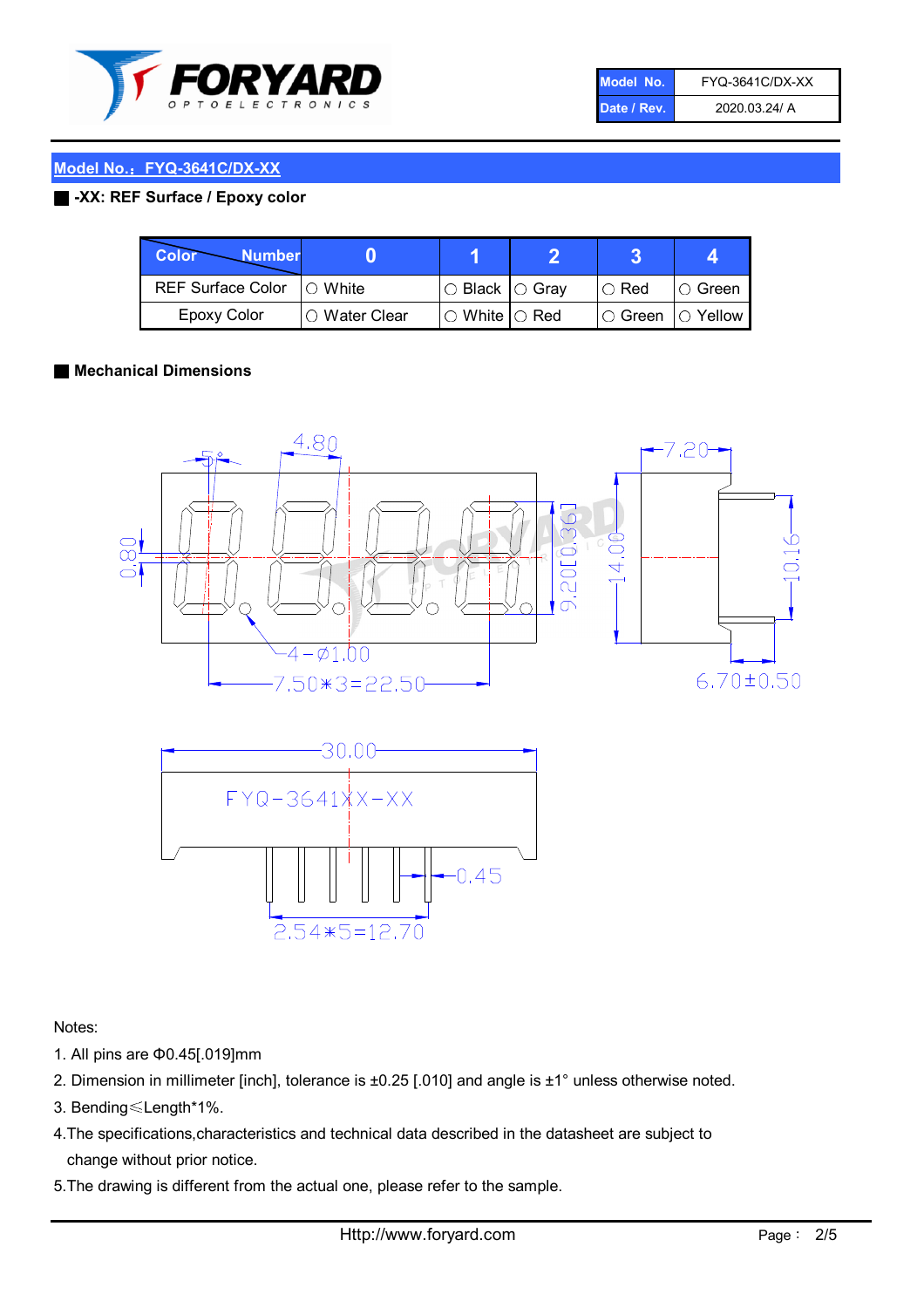

| Model No.   | FYQ-3641C/DX-XX |
|-------------|-----------------|
| Date / Rev. | 2020.03.24/ A   |

# Model No.: FYQ-3641C/DX-XX

■ All Light On Segments Feature & Pin Position





## ■ Internal Circuit Diagrams

FYQ-3641CX



 $FYQ - 3641DX$ 

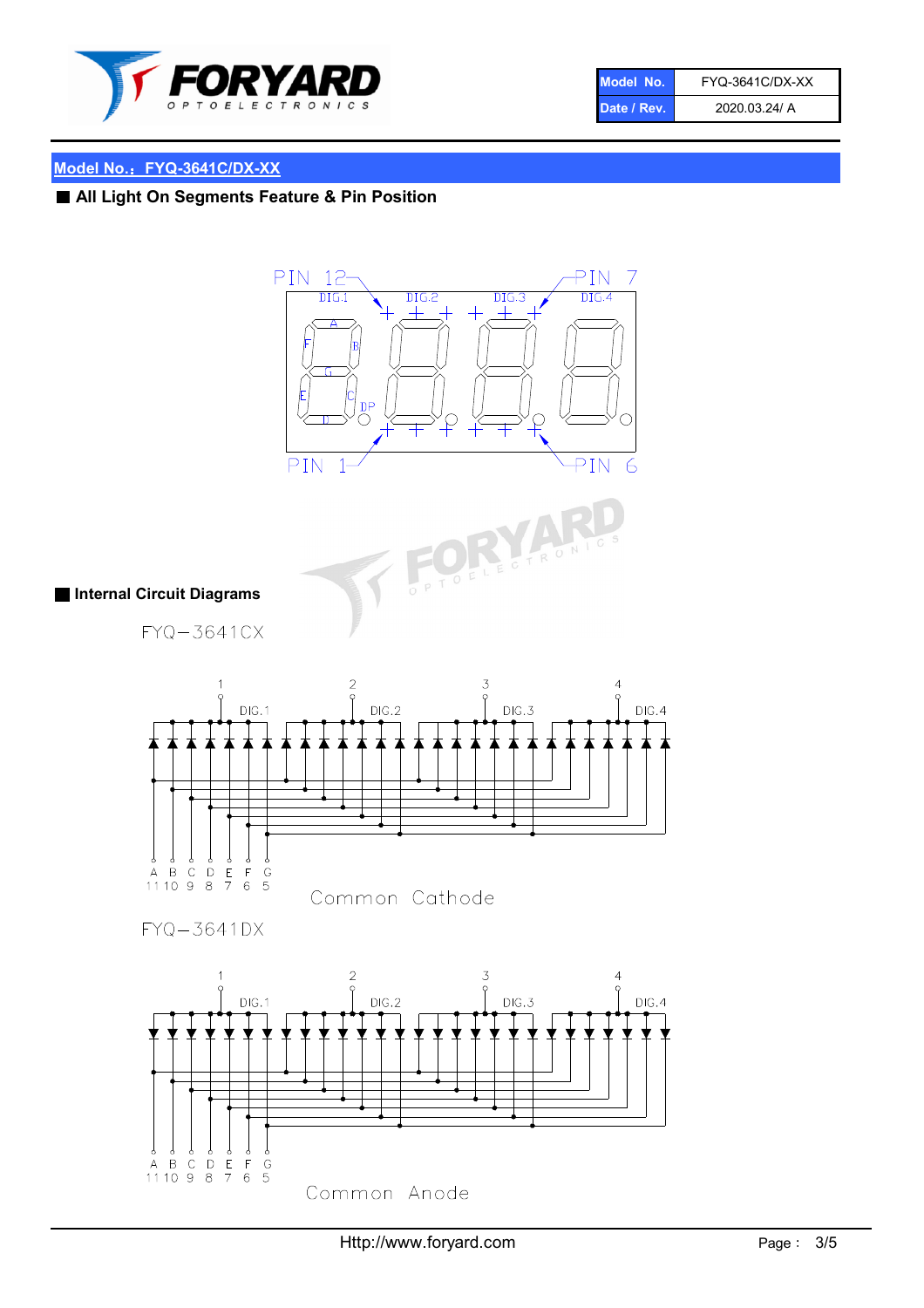

| Model No.   | <b>FYQ-3641C/DX-XX</b> |
|-------------|------------------------|
| Date / Rev. | 2020.03.24/ A          |

(Ta=25℃)

#### Model No.: FYQ-3641C/DX-XX

#### Absolute maximum

| solute maximum ratings       |               |                       |              |            | (Ta=25℃)    |
|------------------------------|---------------|-----------------------|--------------|------------|-------------|
| <b>Parameter</b>             | <b>Symbol</b> | <b>Test Condition</b> | <b>Value</b> |            |             |
|                              |               |                       | <b>Min</b>   | <b>Max</b> | <b>Unit</b> |
| Reverse Voltage              | VR            | $IR = 30$             | 5            |            |             |
| <b>Forward Current</b>       | IF            |                       |              | 30         | mA          |
| Power Dissipation            | Pd            |                       |              | 100        | mW          |
| <b>Pulse Current</b>         | Ipeak         | Duty=0.1mS,1KHz       |              | 150        | mA          |
| <b>Operating Temperature</b> | Topr          |                       | $-40$        | $+85$      | °C          |
| Storage Temperature          | Tstr          |                       | -40          | $+85$      | °C          |

#### ■ Electrical-Optical Characteristics

#### ● Color Code & Chip Characteristics:(Test Condition:IF=10mA)

Typ Max S | Hi $\textsf{Red}$  | AlGaInP | 660nm LE 20nm | 2.00 | 2.50 D | Super Red | AIGaAs/DH | 650nm | 20nm | 2.00 | 2.50 E | Orange | GaAsP | 625nm | 35nm | 2.00 | 2.50 A | Amber | GaAsP | 610nm | 35nm | 2.00 | 2.50 Y | Yellow | GaAsP | 590nm | 35nm | 2.00 | 2.50 G Yellow Green AIGaInP | 570nm | 10nm | 2.00 | 2.50 3.00 3.80 3.00 3.80 W | White | InGaN/GaN | X=0.29,Y=0.30 |CCT:9500K| 3.00 | 3.80 UHR Ultra Hi Red  $\vert$  AIGaInP  $\vert$  640nm  $\vert$  20nm  $\vert$  2.00  $\vert$  2.50 UR | Ultra Red | AlGaInP | 635nm | 20nm | 2.00 | 2.50 UE Ultra Orange | AIGaInP | 625nm | 20nm | 2.00 | 2.50 UA Ultra Amber | AIGaInP | 610nm | 20nm | 2.00 | 2.50  $UV$  Ultra Yellow  $\vert$  AlGaInP  $\vert$  590nm  $\vert$  20nm  $\vert$  2.00  $\vert$  2.50  $\text{UG}$  Ultra Yellow Green | AIGaInP | 570nm | 30nm | 2.00 | 2.50 PG | Pure Green | InGaN | 520nm | 36nm | 3.00 | 3.80 30nm 3.00 3.80 30nm 3.00 3.80 40~85 60~120~180 40~70 Segment-to-Segment Luminous Intensity ratio(Iv-M) 1.5:1 610nm 9~20(mw) 350~450 470nm 120~180 120~180 Ultra Blue InGaN/GaN 9~20(mw) 20~50 570nm | 30nm | 2.00 | 2.50 | 20~60 470nm 590nm InGaN/GaN B Blue I InGaN 570nm | 10nm | 2.00 | 2.50 | 10~20 30~105 30~135 460nm 520nm Ultra brightness **AlGaInP** AlGaInP 60nm AlGaInP 640nm Peak Wave Length $(\lambda_{\rm P})$ UB 460nm 635nm AlGaInP AlGaInP AlGaInP InGaN/GaN AlGaInP 10~20 Luminous **Intensity** (Iv) Unit:mcd AlGainP 660nm GaAsP GaAsP AlGaAs/DH **Spectral** Line halfwidth (∆λ1/2) 10~20 Standard brightness Forward Voltage(VF) Unit:V 15~30 10~20 625nm GaAsP 590nm **Emitting Color Dice Material** 10~21 610nm

#### Note:

1.Luminous Intensity is based on the Foryard standards.

2.Pay attention about static for InGaN